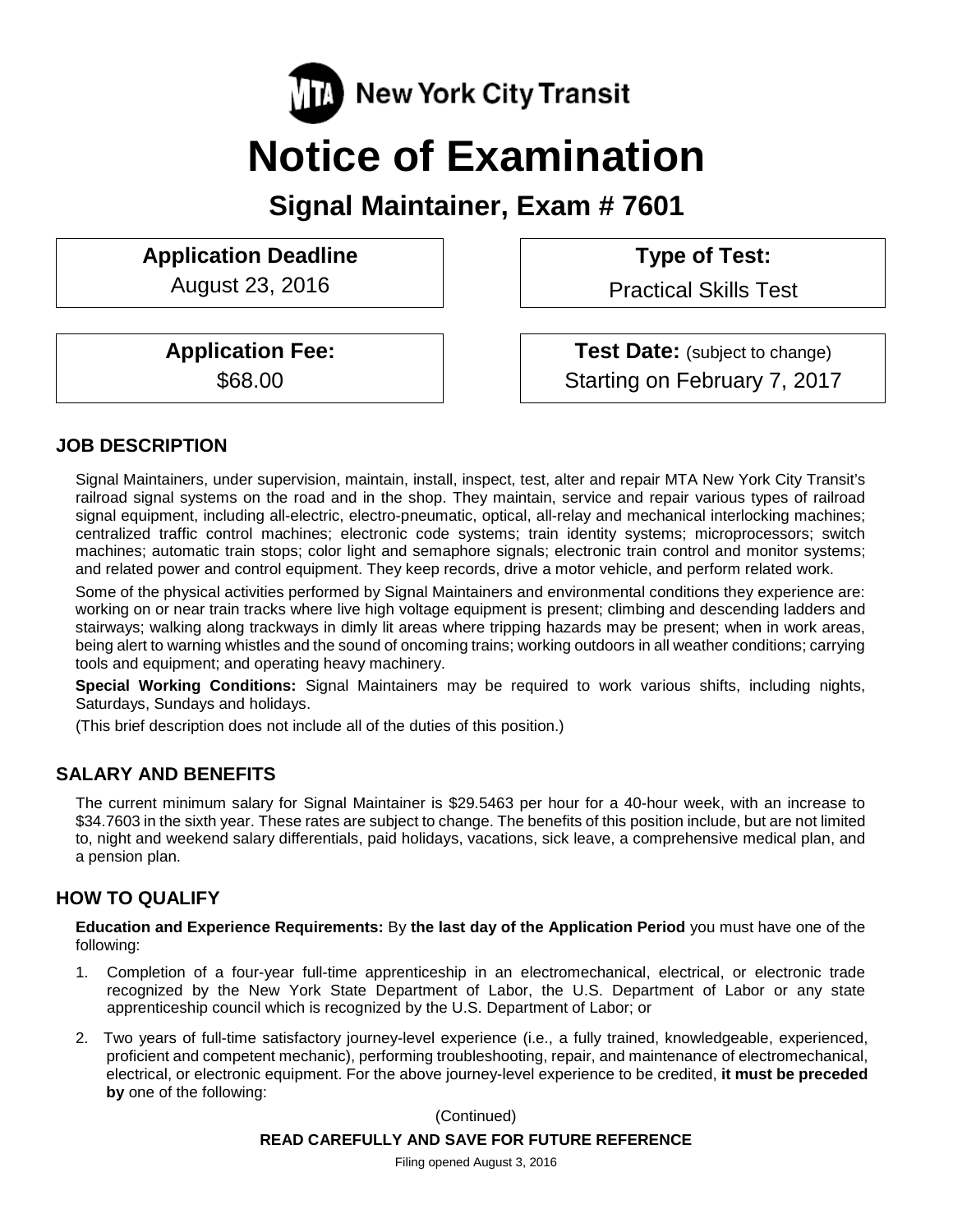# **HOW TO QUALIFY (CONTINUED)**

- a. Two years of full-time experience performing or assisting in the work described above as a mechanic's helper, apprentice or trainee; or
- b. Graduation from a trade school or technical school, with a major course of study in electro-mechanical, electrical or electronic technology, or a closely related field totaling 600 hours; or
- c. Graduation from a vocational high school, with a major course of study in electromechanical, electrical or electronic technology, or a closely related field; or
- d. An associate degree or a higher degree, from an accredited college or university with a major course of study in electromechanical, electrical or electronic technology, or a closely related field.

Vocational high school, trade school or technical school education must be approved by a State's Department of Education or a recognized accrediting organization. College education must be from an accredited college or university, accredited by regional, national, professional or specialized agencies recognized as accrediting bodies by the U.S. Secretary of Education, and by the Council for Higher Education Accreditation (CHEA).

**Some examples of unacceptable experience include:** Assembly-line work, installation or repair of non-electrical mechanical devices, maintenance and troubleshooting of small electronic household devices or hand-held electronic devices, and computer repair.

**Only those who meet the education and experience requirements will be summoned to take the practical skills test.** You are responsible for determining whether you meet the qualification requirements for this examination prior to submitting your application. If you are marked "Not Qualified" your application fee will not be refunded to you and you will **not** receive a score.

# **REQUIREMENTS TO BE APPOINTED**

**Driver License Requirement:** At the time of appointment, you must have a motor vehicle driver license valid in the State of New York with no disqualifying restrictions that would preclude the performance of the duties of this title. If you have serious moving violations, a license suspension or an accident record, you may be disqualified. This license must be maintained for the duration of your employment in the title.

**Drug Screening Requirement:** You must pass a drug screening in order to be appointed, and if appointed, you will be subject to random drug and alcohol tests for the duration of your employment. Additionally, if you have tested positive on a drug or alcohol test or had a refusal to test during pre-employment or while employed by a Federal DOT-regulated employer during the applicable period, you must have completed the Substance Abuse Professional (SAP) process required by federal law in order to be appointed to this safety-sensitive position.

**Residency:** New York City Residency is not required for this position.

**Proof of Identity:** Under the Immigration and Reform Control Act of 1986, you must be able to prove your identity and your right to obtain employment in the United States prior to employment with MTA New York City Transit.

**Safety Proficiency Assessment:** If you pass the practical skills test, you will be scheduled to take the qualifying safety proficiency assessment as vacancies occur. However, based on the projected number of vacancies, it is possible that not all candidates who pass the practical skills test will be scheduled for the qualifying safety proficiency assessment. A score of 70% is required to pass the qualifying safety proficiency assessment. In the qualifying safety proficiency assessment you will required to demonstrate the following abilities:

**Oral Comprehension –** The ability to understand spoken English words and sentences.

**Oral Expression –** The ability to use English words or sentences in speaking so others will understand.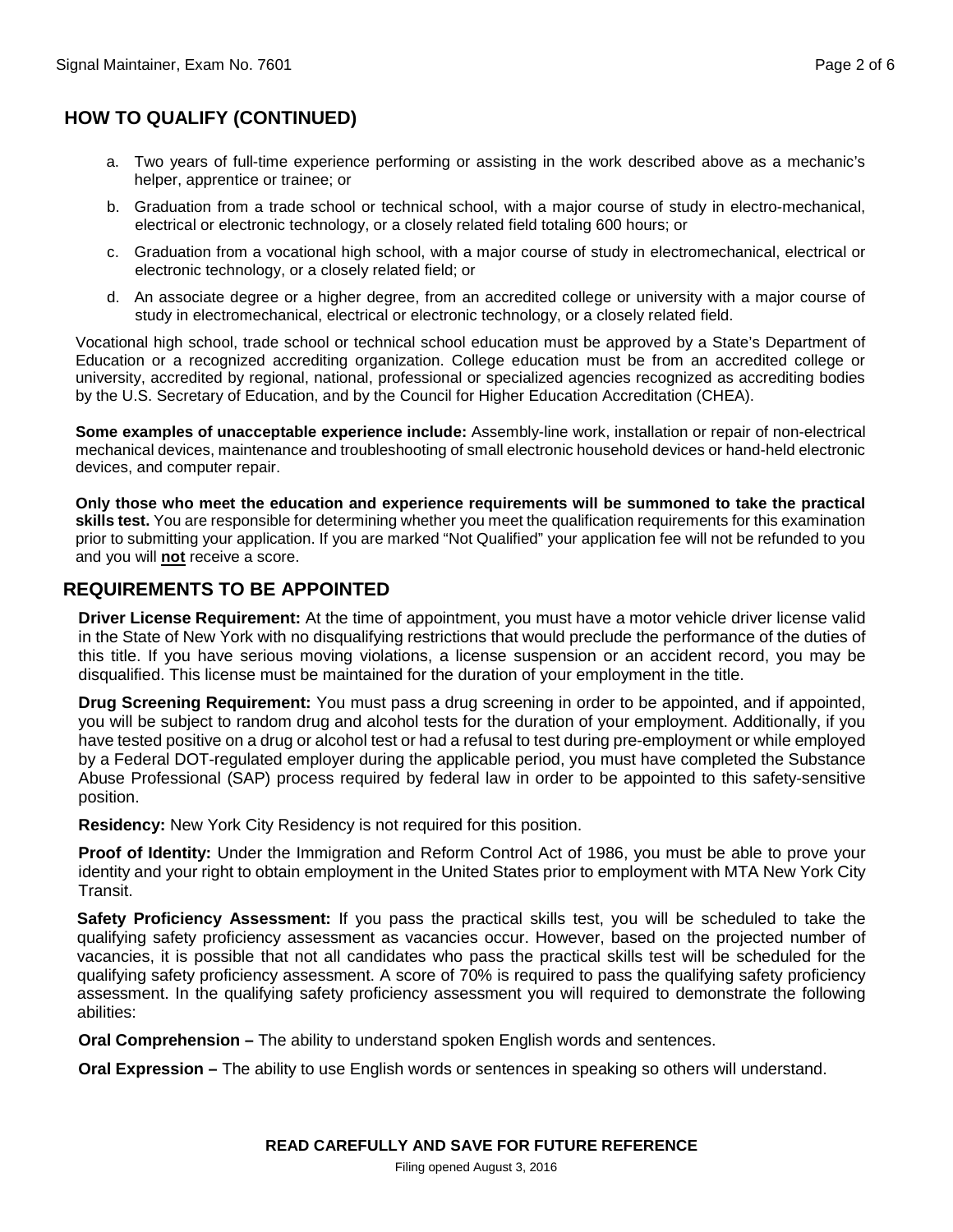# **HOW TO OBTAIN AN APPLICATION**

During the application period, you may obtain an *Application* for this examination online at <http://mta.info/nyct/hr/appexam.htm> or in person at the MTA New York City Transit Exam Information Center as indicated below.

**MTA New York City Transit Exam Information Center:** Open Monday through Friday, from 9 AM to 3 PM, in the lobby at 180 Livingston Street, Brooklyn, New York. Directions: take the A, C, F or R trains to the Jay Street-Metro Tech Station, or the 2, 3 or the G train to the Hoyt Street Station.

# **REQUIRED FORMS**

**Application:** Make sure that you follow all instructions included with your Application, including payment of fee. Save a copy of the instructions for future reference.

**Education and Experience Test Paper:** Write your social security number in the box at the top of the cover page, and the examination title and number in the box provided. This form must be filled out completely and in detail for you to receive your proper rating. Keep a copy of your completed Education and Experience Test Paper for your records.

**Foreign Education Fact Sheet** (Required only if you need credit for your foreign education for this examination): If you were educated outside the United States, you must have your foreign education evaluated to determine its equivalence to education obtained in the United States. The services that are approved to make this evaluation, as well as instructions on how to submit this evaluation are listed in the *Foreign Education Fact Sheet* included with your application packet. When you contact the evaluation service, ask for a "document-by-document" (general) evaluation of your foreign education.

# **HOW TO SUBMIT AN APPLICATION AND PAY THE APPLICATION FEE**

If you believe you meet the requirements in the "**How to Qualify**" section, you **must** apply by mail. MTA New York City Transit will **not** accept applications in person.

#### **Applications by Mail must:**

- 1. Include all the required forms, as indicated in the Required Forms section above.
- 2. Be postmarked by the last day of the application period.
- 3. Be mailed to the address in the "Correspondence" section of this notice.
- 4. Include the appropriate fee in the form of a money order.

#### **The Money Order (Postal Money Order Preferred) must:**

- 1. Be made payable to MTA New York City Transit.
- 2. Be valid for one year.
- 3. Have the following information written on it: your name, home address, the last four digits of your social security number, and the exam title and exam number.

Save your money order receipt for future reference and proof of filing an application.

Cash and personal check will **not** be accepted.

**Application Fee:** This fee is generally non-refundable. Under special circumstances, you may be entitled to a refund. You should refer to the Department of Citywide Administrative Services (DCAS) Exam Regulations to determine if you are entitled to a refund prior to requesting one. You can refer to the bottom of the last page of this Notice of Examination for instructions on how to obtain a copy of the DCAS Exam Regulations.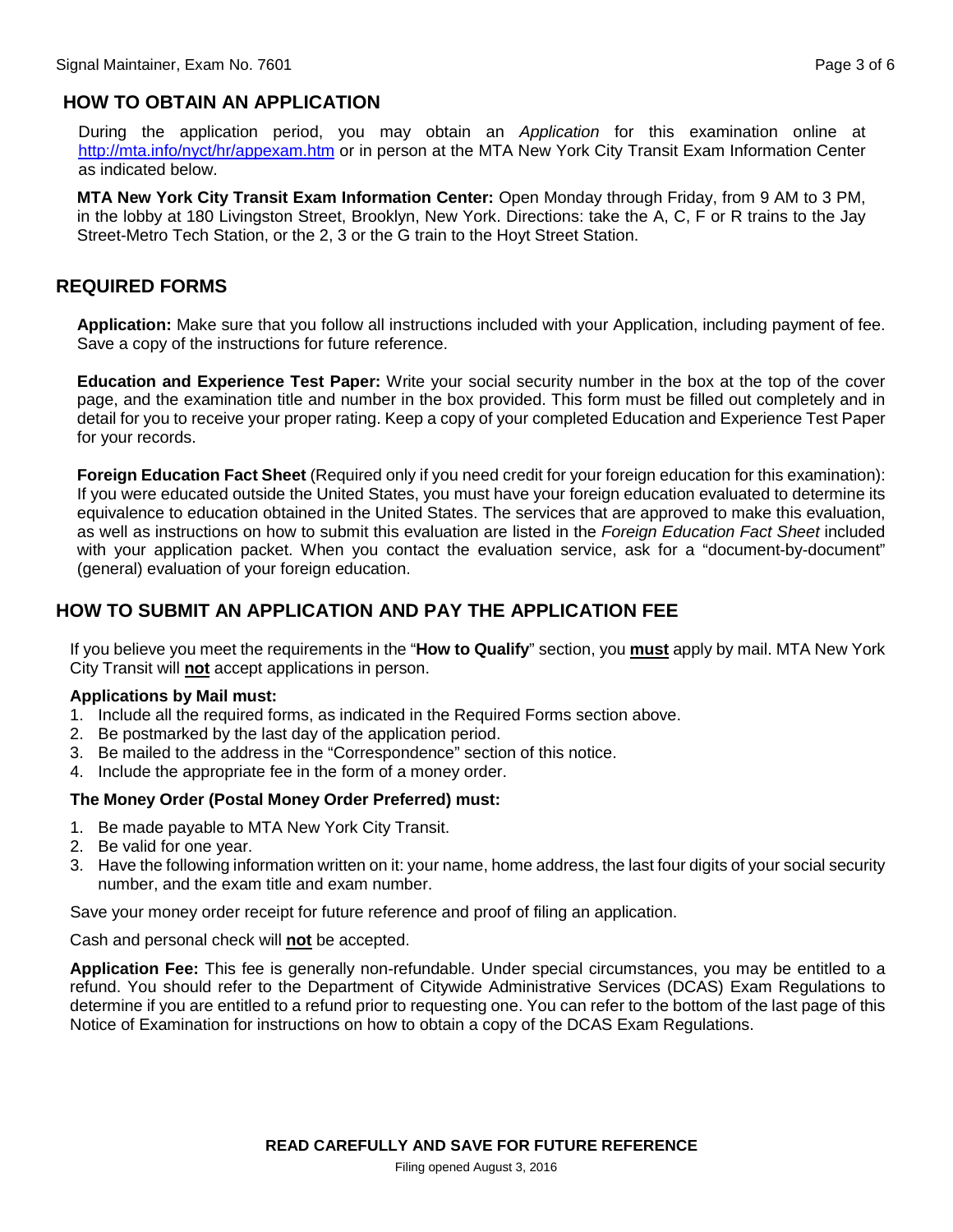# **HOW TO SUBMIT AN APPLICATION WHEN REQUESTING A FEE WAIVER**

Applicants who would like to request a Fee Waiver must obtain an application in person at the MTA Exam Information Center as indicated above and must submit the application and required forms by mail to the address in the Correspondence section below **by the last day of the application period**.

MTA New York City Transit will not accept applications in person. Additional information on how to request an application fee waiver is available with the Application.

# **ADMISSION LETTER OR NOT QUALIFIED LETTER**

An **Admission Letter** or a **Not Qualified Letter** will be mailed to you about 10 days before the first date of the practical skills test. If you are qualified and do not receive an *Admission Letter* at least 4 days before the first date of the practical skills test, you may obtain a duplicate letter at the MTA New York City Transit Exam Information Center (as indicated above). A paper copy of the *Admission Letter* is your ticket for admission to the test.

# **THE TEST**

The test will consist of a competitive practical skills test. A score of at least 70% is required to pass the competitive practical skills test. Your score on the competitive practical skills test will be used to determine your place on the eligible list.

Veterans' or Disabled Veterans' credit will be granted only to eligible passing candidates who request that they be applied. Veterans' or Disabled Veterans' credit should be requested at the time of application, but **must** be requested before the date the eligible list is established. Claims for Veterans' or Disabled Veterans' credit cannot be made once the eligible list is established.

The practical skills test may require you to perform tasks related to the installation, testing, maintenance, and repair of electrical, electronic and electro-mechanical systems, including the selection and use of appropriate tools, materials and measuring devices; related mechanical work; reading and interpreting technical drawings; shop math; safe work practices and procedures; and other related areas.

# **TEST ADMINISTRATION GUIDELINES**

**Warning:** You are not permitted to enter the test site with cellular phones, beepers, pagers, cameras, portable media players, or other electronic devices. Calculators are **not** permitted. Electronic devices with an alphabetic keyboard or with word processing or data recording capabilities, such as planners, organizers, etc., are prohibited. If you use any of these devices in the testing site building at any time before, during or after the practical skills test, you may not receive your test results, your test score may be nullified, and your application fee will not be refunded.

You may not have any other person, including children, present with you while you are being processed for or taking the test and no one may wait for you inside of the test site while you are taking the practical skills test.

**Leaving:** You must leave the test site once you finish the test. If you leave the test site after being fingerprinted but before finishing the test, you will not be permitted to re-enter. If you disregard this instruction and re-enter the test site, you may not receive your test results, your test score may be nullified, and your application fee will not be refunded.

**Required Identification:** You are required to bring one (1) form of valid (non-expired) signature and photo bearing identification to the practical skills test site. The name that was used to apply for the exam must match the first and last name on the photo ID. A list of acceptable identification documents is provided below. If you do not have an acceptable ID, you may be denied testing. Acceptable forms of identification (bring one) are as follows: State issued driver's license, State issued identification card, US Government issued Passport, US Government issued Military Identification Card, US Government issued Alien Registration Card, Employer ID with photo, or Student ID with photo.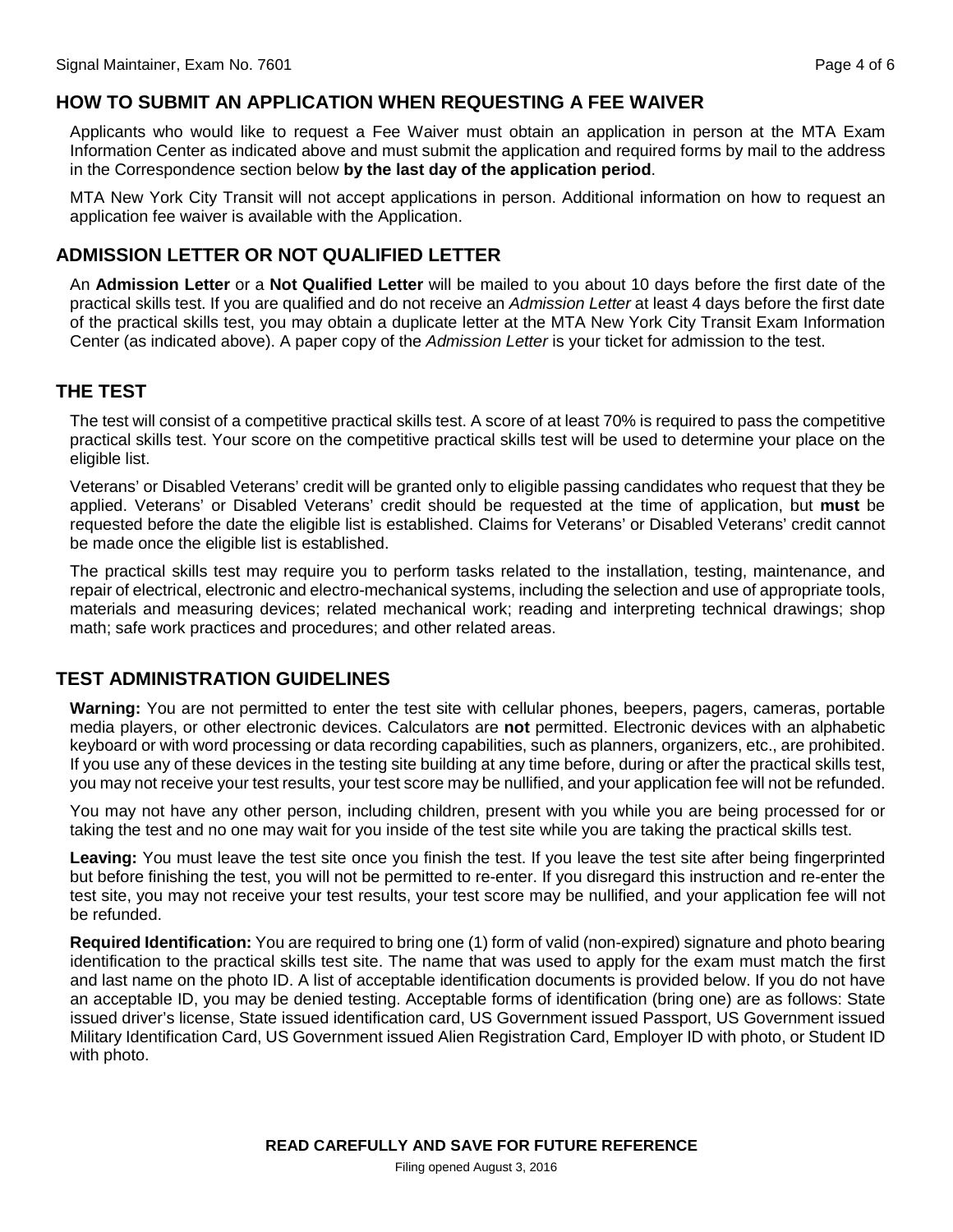# **THE TEST RESULTS**

If you meet the education and experience requirements and pass the competitive practical skills test, your name will be placed in final score order on an eligible list and you will be given a list number. You will be notified by mail of your test results. If you meet all the requirements and conditions, you will be considered for appointment when your name is reached on the eligible list.

### **SPECIAL ARRANGEMENTS**

**Special Test Accommodations:** If you plan to request special testing accommodations due to disability or an alternate test date due to your religious belief, follow the instructions included with your application and mail your request to the address found in the "Correspondence" section below no later than 30 days prior to the first scheduled date of the practical test.

**Make-Up Test:** You may apply for a make-up test if you cannot take the practical skills test on the scheduled date for any of the following reasons:

- 1. Compulsory attendance before a public body;
- 2. On-the-job injury or illness caused by municipal employment where such applicant is an officer or employee of the City;
- 3. Absence from the test within one week following the death of a spouse, domestic partner, parent, sibling, child or child of a domestic partner where you are an officer or employee of the City;
- 4. Absence due to ordered military duty;
- 5. A clear error for which MTA New York City Transit is responsible; or
- 6. A temporary disability, pregnancy-related, or child-birth related condition preventing you from taking the test.

To request a make-up test mail your request with your documentation of special circumstances to the address found in the "Correspondence" section below within 60 days of your scheduled test date or within 90 days following termination of your military duty.

# **ADDITIONAL INFORMATION**

**Promotion Examination:** A promotion examination for this title is being held for eligible MTA New York City Transit employees. The names appearing on the promotion list will be considered first in filling vacancies with the MTA New York City Transit.

**Training:** You are required to complete and pass all parts of a training course before the end of an 18-month probationary period. Those probationary employees who do not complete this training course will be terminated.

# **CORRESPONDENCE**

**Change of Contact Information:** It is critical that you promptly notify MTA New York City Transit of any change to your contact information (telephone number, mailing address and/or email address). You may miss important information about your exam(s) or consideration for appointment, including important information that may require a response by a specified deadline, if we do not have your correct contact information. To update your contact information with MTA New York City Transit, you must submit a change request by mail. Your request must include your full name and/or email address. **If you are a current MTA New York City Transit employee, all changes to your employee contact information must be made through the MTA Business Service Center (BSC) via the employee portal at [http://www.mymta.info.](http://www.mtabsc.info/)**

All correspondence must be sent to the following address:

Signal Maintainer, Exam # 7601 MTA New York City Transit 180 Livingston Street, Room 4070 Brooklyn, NY 11201

**READ CAREFULLY AND SAVE FOR FUTURE REFERENCE**

Filing opened August 3, 2016